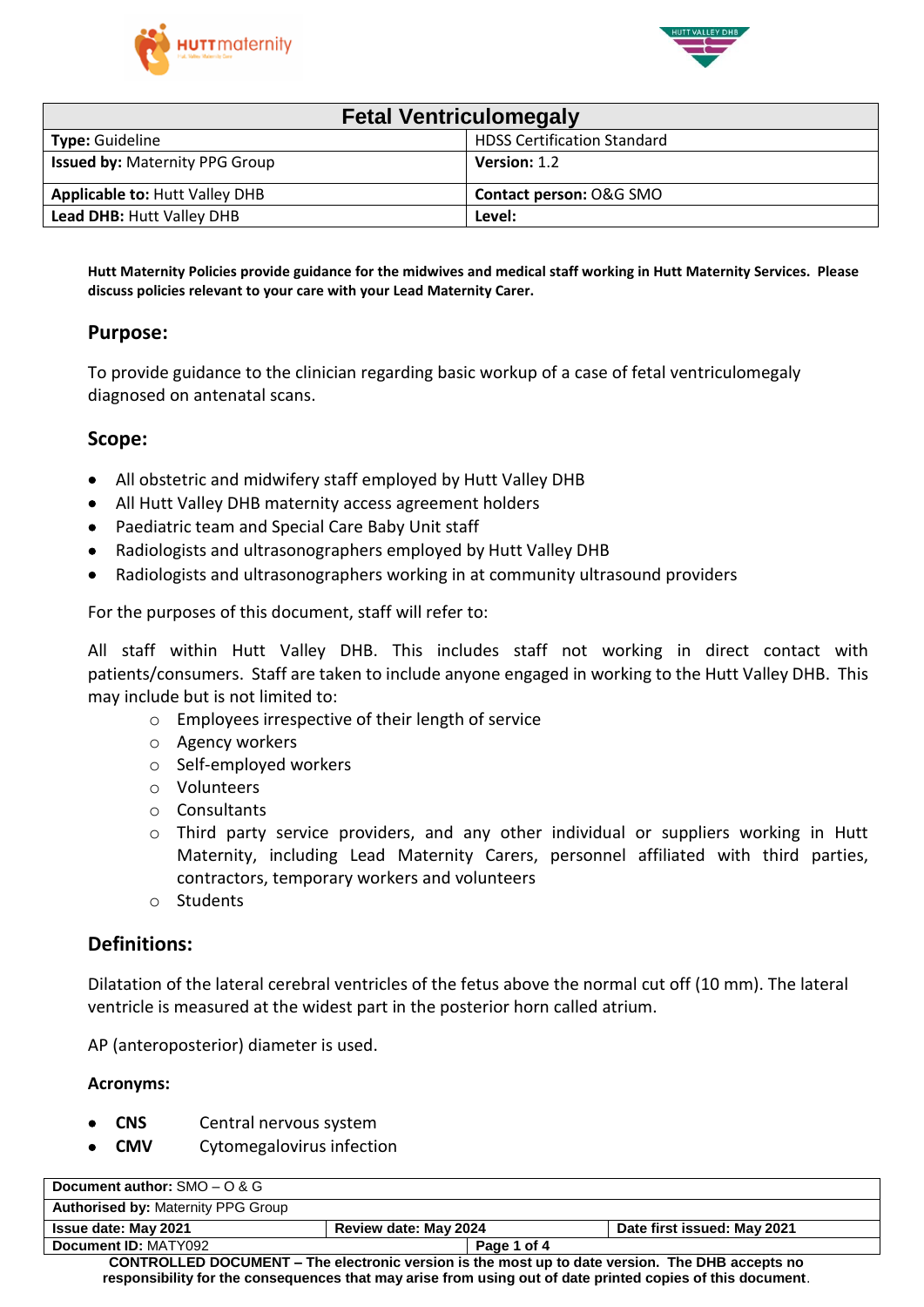



- **MRI** Magnetic resonance imaging
- **PCR** Polymerase chain reaction
- **TORCH** Toxoplasma, Other, Rubella, CMV, Herpes simplex screen

## **Fetal ventriculomegaly**

#### **Grades of Ventriculomegaly**

| Grade           | <b>Ventricle AP measurement</b> |  |
|-----------------|---------------------------------|--|
| <b>Normal</b>   | $<$ 10.0 $mm$                   |  |
| Mild            | $10.0 - 11.9$ mm                |  |
| <b>Moderate</b> | $12.0 - 14.9$ mm                |  |
| <b>Severe</b>   | $\geq 15.0$ mm                  |  |

#### **Causes**

- Idiopathic
- Chromosomal abnormalities (esp. trisomy 21): 5-17%
- Genetic syndrome
- **•** Fetal CNS infections
- Abnormal neuroanatomy e.g. absent corpus callosum
- Cerebral haemorrhage

### **Investigation & Management**

#### **History**

- Viral / bacterial illness
- Past obstetric history and any anomalies or neonatal thrombocytopenia
- Any family history of note, in particular aneuploidy or genetic syndromes
- **•** Consanguinity

#### **Blood tests**

- TORCH (CMV, Toxoplasmosis, Rubella, Herpes simplex) screen
- Anti-platelet antibodies

#### **Consider amniocentesis**

- Karyotype
- PCR for CMV and toxoplasmosis (if maternal blood test positive)

#### **Refer to maternal fetal medicine (MFM) at Wellington Hospital**

### **Prognosis**

- Depends on underlying aetiology
- If isolated and upon exclusion of other causes:
	- o Mild ventriculomegaly: 5% require extra assistance at school

| Document author: $SMO - O & G$                                                                  |                              |             |                             |
|-------------------------------------------------------------------------------------------------|------------------------------|-------------|-----------------------------|
| <b>Authorised by: Maternity PPG Group</b>                                                       |                              |             |                             |
| <b>Issue date: May 2021</b>                                                                     | <b>Review date: May 2024</b> |             | Date first issued: May 2021 |
| Document ID: MATY092                                                                            |                              | Page 2 of 4 |                             |
| CONTROLLED DOCUMENT – The electronic version is the most up to date version. The DHB accepts no |                              |             |                             |

**CONTROLLED DOCUMENT – The electronic version is the most up to date version. The DHB accepts no responsibility for the consequences that may arise from using out of date printed copies of this document**.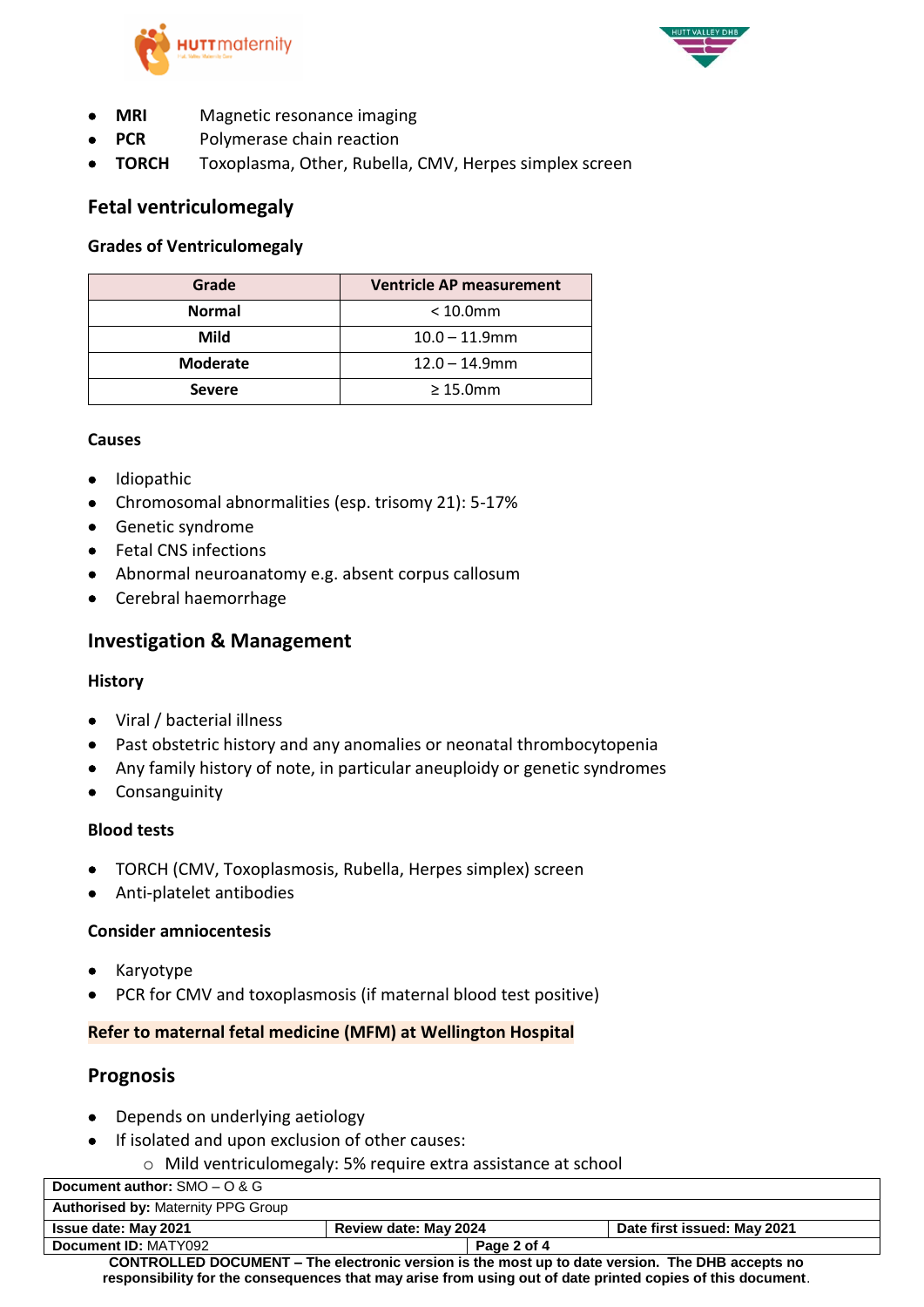



- o Moderate ventriculomegaly: 14% some degree of intellectual disability
- o Severe ventriculomegaly: 48% intellectual disability

# **Mode of birth**

Most babies with ventriculomegaly have a normal head circumference (HC) and thus there is no increased risk of cephalopelvic disproportionation (CPD).

Vaginal birth is safe.

Caesarean birth is for standard obstetric indications.

### **References:**

Gustavo Malinger, Gianluigi Pilu. Sonography of the fetal central nervous system. In Fetal Medicine, basic science and clinical practice. Charles H Rodeck, Martin J Whittle (eds). Pp 387-407. Churchill Livingstone, Second edition.

New Zealand Maternal Fetal Medicine Network guideline: Fetal ventriculomegaly. May 2010. [doi](https://www.healthpoint.co.nz/downloadinfo,138318,otherList,pl6j8hw0se7gva812dft.do)

## **Keywords for searching:**

- 1. Fetal
- 2. Cerebral
- 3. Ventriculomegaly
- 4. MATY092

## **Informed Consent:**

The right of a consumer to make an informed choice and give informed consent, including the right to refuse medical treatment, is enshrined in law and in the Code of Health and Disability Consumers' Rights in New Zealand. This means that a woman can choose to decline treatment, referral to another practitioner, or transfer of clinical responsibility. If this occurs follow the process map on page 18 of the Referral Guidelines (Ministry of Health, 2012).

## **Tangata Whenua Statement:**

The Women's Health Service recognises the rights and responsibilities of Māori as tangata whenua and Treaty Partners. This allows and acknowledges the importance of cultural diversity in all aspects of our care and practice in Aotearoa New Zealand.

As stated in [Te Pae Amorangi](http://www.huttvalleydhb.org.nz/about-us/reports-and-publications/te-pae-amorangi/) (Hutt Valley DHB Māori Health Strategy) 2018-2027, Hutt DHB as a Crown agency is committed to our role in maintaining active relationships with iwi, under Te Tiriti o Waitangi. This strategy recognises the established principles of Partnership, Participation and Protection and recognises steps towards the reviewed interpretation of Te Tiriti principles to date (from the [Wai 2575](https://www.health.govt.nz/our-work/populations/maori-health/wai-2575-health-services-and-outcomes-kaupapa-inquiry) claim into health). These are tino rangatiratanga, equity, active protection, partnership and options.

Attention in particular is drawn to:

| Document author: $SMO - O & G$                                                                             |                       |             |                             |
|------------------------------------------------------------------------------------------------------------|-----------------------|-------------|-----------------------------|
| <b>Authorised by: Maternity PPG Group</b>                                                                  |                       |             |                             |
| <b>Issue date: May 2021</b>                                                                                | Review date: May 2024 |             | Date first issued: May 2021 |
| Document ID: MATY092                                                                                       |                       | Page 3 of 4 |                             |
| CONTROLLED DOCUMENT – The electronic version is the most up to date version. The DHB accepts no            |                       |             |                             |
| responsibility for the consequences that may arise from using out of date printed copies of this document. |                       |             |                             |